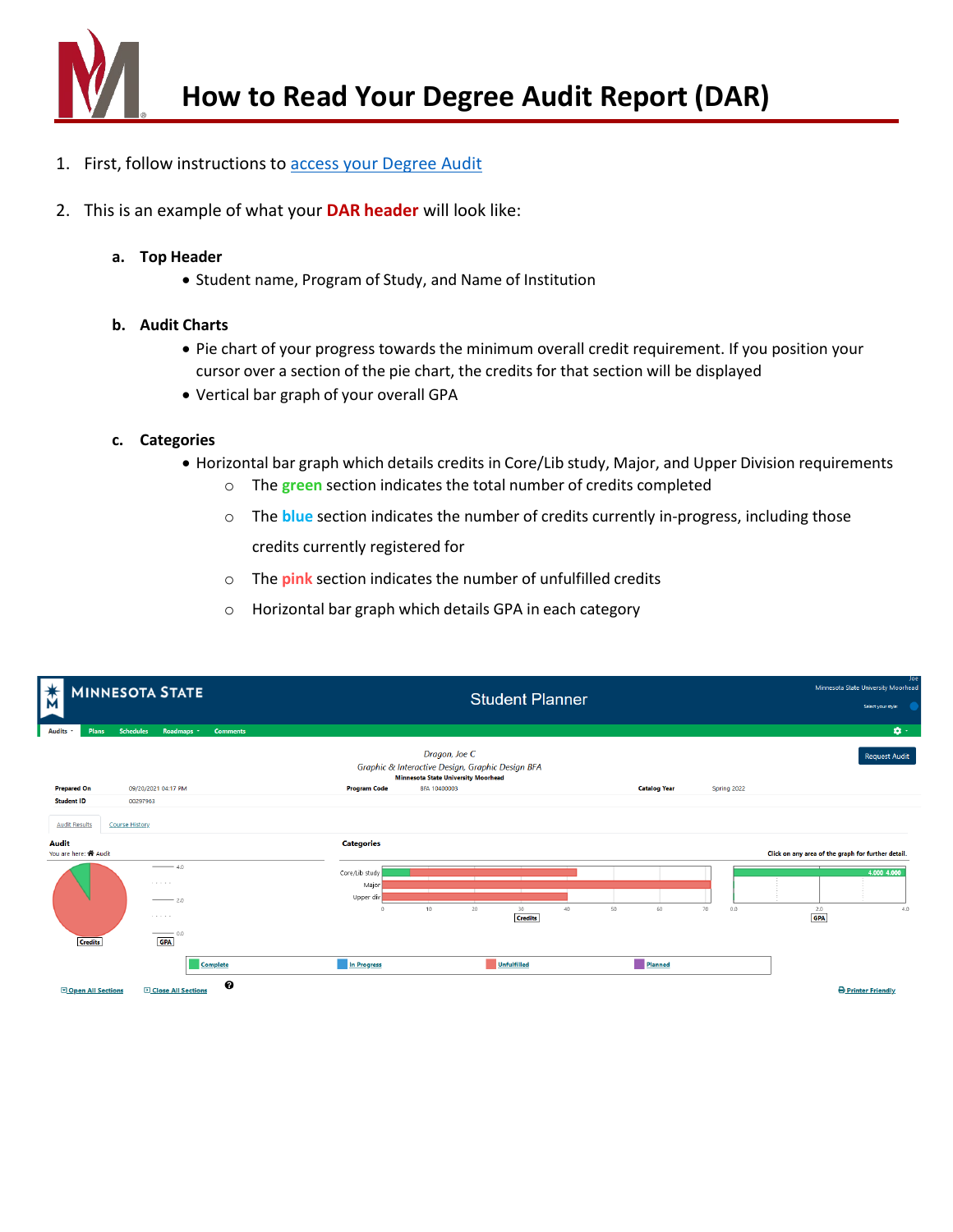## 3. Next is your **Degree Audit Text**:

a. **Header** – Catalog Year, Advisor Name, Graduation Requirement Responsibility Statement, Legend for Reading Your Audit

> Catalog: Spr 2022 Advisor: Soderberg, Shawn

This degree audit has been prepared to assist you in determining your academic progress at Minnesota State University Moorhead. While reasonable efforts have been made to insure its accuracy, final responsibility for meeting graduation requirements resides with you. For further information contact your advisor or the Registrar's Office, Owens Hall 210, 477-2565

\*\*\*\*\*\*\*\*\*\*\*\*\*\*\*\*\*\*\*\*LEGEND FOR READING YOUR WEB AUDIT\*\*\*\*\*\*\*\*\*\*\*\* Green check = Main Requirement Complete Red X = Requirement Not Complete + Sub-Requirement Complete Blue IP check = In-progress - Sub-Requirement Not Complete Classification: FR

b. **Transfer work** – if you have completed transfer coursework, it will appear in this section. Note –if you completed coursework and it is not reflected here, contact the registrar's office



c. **Liberal Arts & Sciences Curriculum (LASC) / MnTC** – this is where your progress toward completing each LASC goal area can be found (\*note the legend for reading your DAR).

| MM                  | <b>LASC GOAL 1B: Written Communication</b>   |                                                    |       |                  | Legend              |                                                  |                                              |
|---------------------|----------------------------------------------|----------------------------------------------------|-------|------------------|---------------------|--------------------------------------------------|----------------------------------------------|
|                     | $\left( \frac{1}{2} \right)$<br>$\checkmark$ |                                                    |       |                  | <b>COURSE TAKEN</b> |                                                  |                                              |
|                     |                                              | ENGL101<br>Fa09                                    |       | 3.0 <sub>1</sub> | TA                  | <b>English Compostion</b><br><b>ASA: ENG 105</b> | $\sqrt{\phantom{a}}$ - Complete<br>- Planned |
| $\vee$ $\mathbf{z}$ | $\boldsymbol{\mathsf{x}}$                    | <b>LASC GOAL 2: Critical Thinking</b><br>1) NEEDS: | 1 SET |                  |                     |                                                  | an-In Progress<br>- Unfulfilled              |